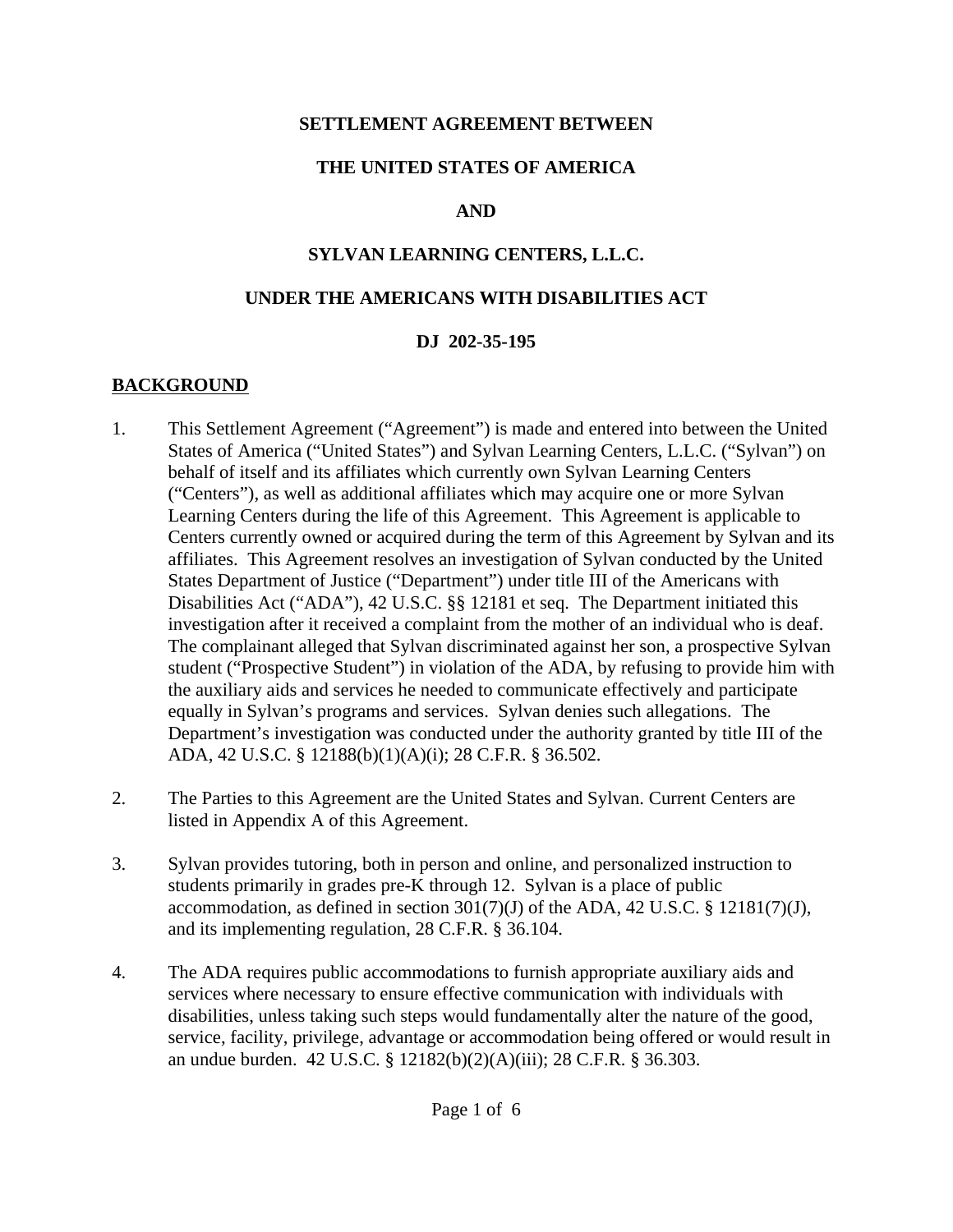- 5. The term "qualified sign language interpreter" as used herein will mean: an interpreter who is able to interpret competently, accurately, and impartially for a student who is deaf or hard-of-hearing, both receptively and expressively, using specialized terminology necessary for effective communication in an educational setting. Someone who has only a rudimentary familiarity with sign language or finger spelling is not a qualified sign language interpreter under this Agreement. Likewise, someone who is fluent in sign language but who does not possess the ability to process spoken communication into the proper signs or to observe someone else signing and change their signed or finger spelled communication into spoken words is not a qualified sign language interpreter. 28 C.F.R. § 36.104.
- 6. Sylvan agrees that it has and will maintain policies, practices, and procedures as outlined in this Agreement to ensure that individuals with disabilities, including individuals who are deaf or hard-of-hearing, have an opportunity equal to that of nondisabled individuals to use the accommodations provided by Sylvan.
- 7. In order to avoid further investigation or litigation of the issues discussed herein, and in consideration of the mutual promises and covenants contained in this Agreement, the United States and Sylvan hereby agree to the following:

## **REMEDIAL ACTION**

### **Effective Communication Policy with Students with Hearing Disabilities**

- 8. Consistent with the ADA, Sylvan will not discriminate against any individual on the basis of disability in the full and equal enjoyment of the goods, services, facilities, privileges, advantages, or accommodations of Sylvan by excluding or providing unequal treatment to persons who are deaf or hard-of-hearing.
- 9. Sylvan will provide auxiliary aids and services, including qualified sign language interpreters, to students with hearing disabilities when necessary to ensure effective communication, unless to do so would pose an undue burden. 42 U.S.C. § 12182(b)(2)(A) (iii); 28 C.F.R. §§ 36.104 and 36.303. Auxiliary aids and services include, but are not limited to, providing qualified sign language interpreters, notetakers, computer-aided transcription services, written materials, telephone handset amplifiers, assistive listening devices, videotext displays, or any other effective methods of making aurally delivered materials available to students with hearing disabilities. 28 C.F.R. § 36.303. Sylvan will not impose a surcharge on the persons using the auxiliary aids and services for the costs associated with providing auxiliary aids and services. 28 C.F.R. §  $36.301(c)$ .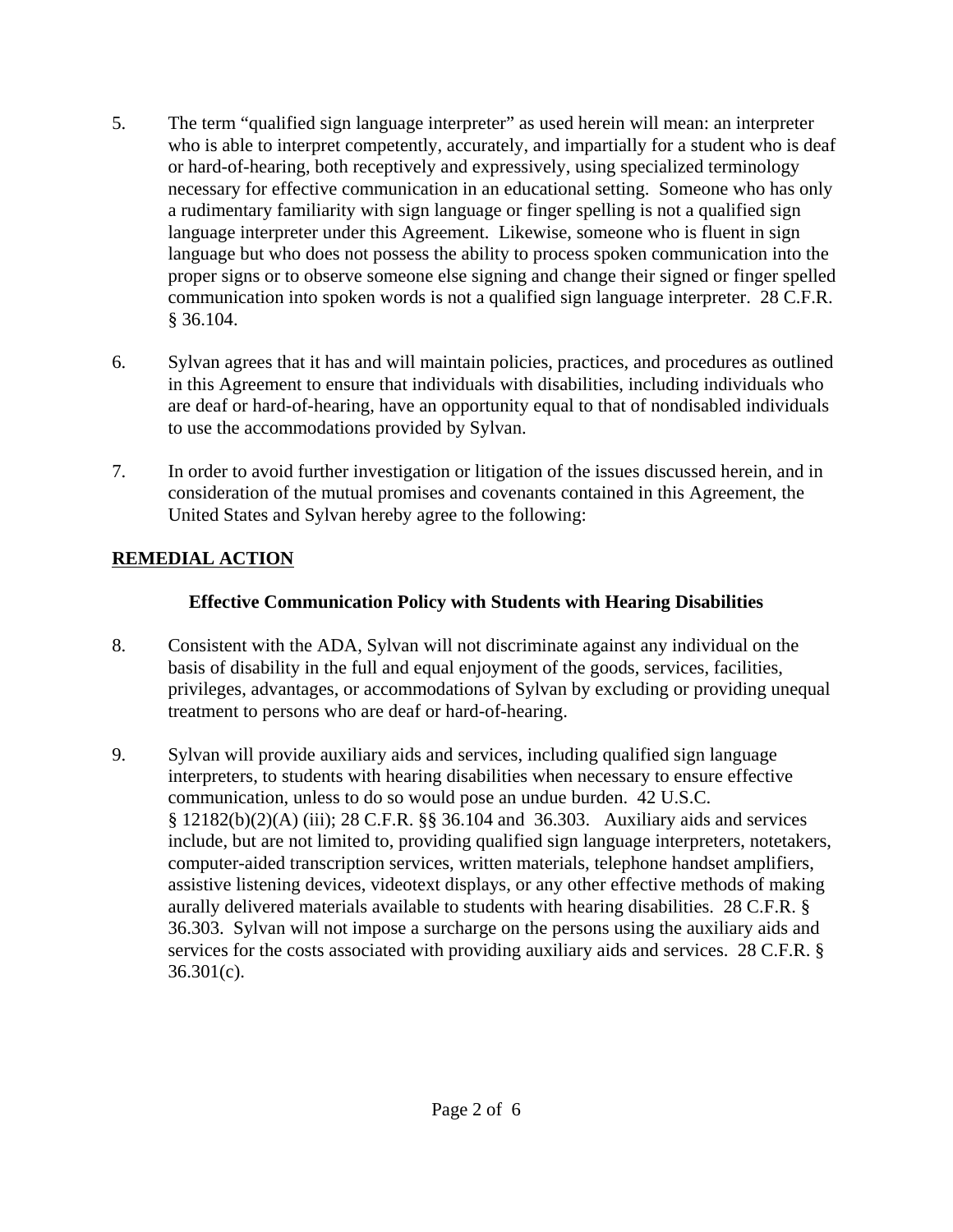- 10. Sylvan affirms that, as of the effective date of this Agreement, it has adopted and incorporated into its Operations Manual the Effective Communication Policy with Students with Hearing Disabilities attached as Appendix B to this Agreement.
- 11. If it has not done so previously, within sixty (60) days of the effective date of this Agreement, Sylvan will distribute the policy attached as Appendix B to its Center Managers, Center Education Directors, District Managers and Regional Managers, as well as to its employees at the Company's national call center ("1-800-EDUCATE"). Sylvan will also distribute the policy attached as Appendix B to all newly-hired Center Managers, Center Education Directors, District Managers and Regional Managers, as well as to its employees at the Company's national call center during its regular orientation of new employees, and redistribute the policy to all appropriate personnel on an annual basis for the life of this Agreement.
- 12. If it has not done so previously, within sixty (60) days of the effective date of this Agreement, Sylvan will ensure that each of its Centers has compiled and will maintain for the life of this Agreement a list of qualified sign language interpreters and/or agencies providing interpreter services for the purpose of fulfilling requests for interpreter services.

#### **Notification to Public of Effective Communication Policy with Students with Hearing Disabilities**

13. If it has not done so previously, within sixty (60) days of the effective date of this Agreement, Sylvan will post and maintain on its Internet website (www.educate.com) and in a prominent location in the public areas of each of its Centers the Notice of Sylvan's Effective Communication Policy, attached as Appendix C to this Agreement. Physical copies will be refreshed, as needed.

## **Training**

14. Within ninety (90) days of the effective date of this Agreement, Sylvan will train all of its employees in the categories specified in paragraph 11 of this Agreement on the ADA and Sylvan's obligations to provide effective communication to people with hearing disabilities. Sylvan will incorporate this training into its regular training programs.

## **Grievance Procedure**

15. If it has not done so previously, within forty-five (45) days of the effective date of this Agreement, Sylvan will designate an employee at the corporate level who will be responsible for the company's ADA compliance, including monitoring complaints from customers with disabilities, for the life of this Agreement.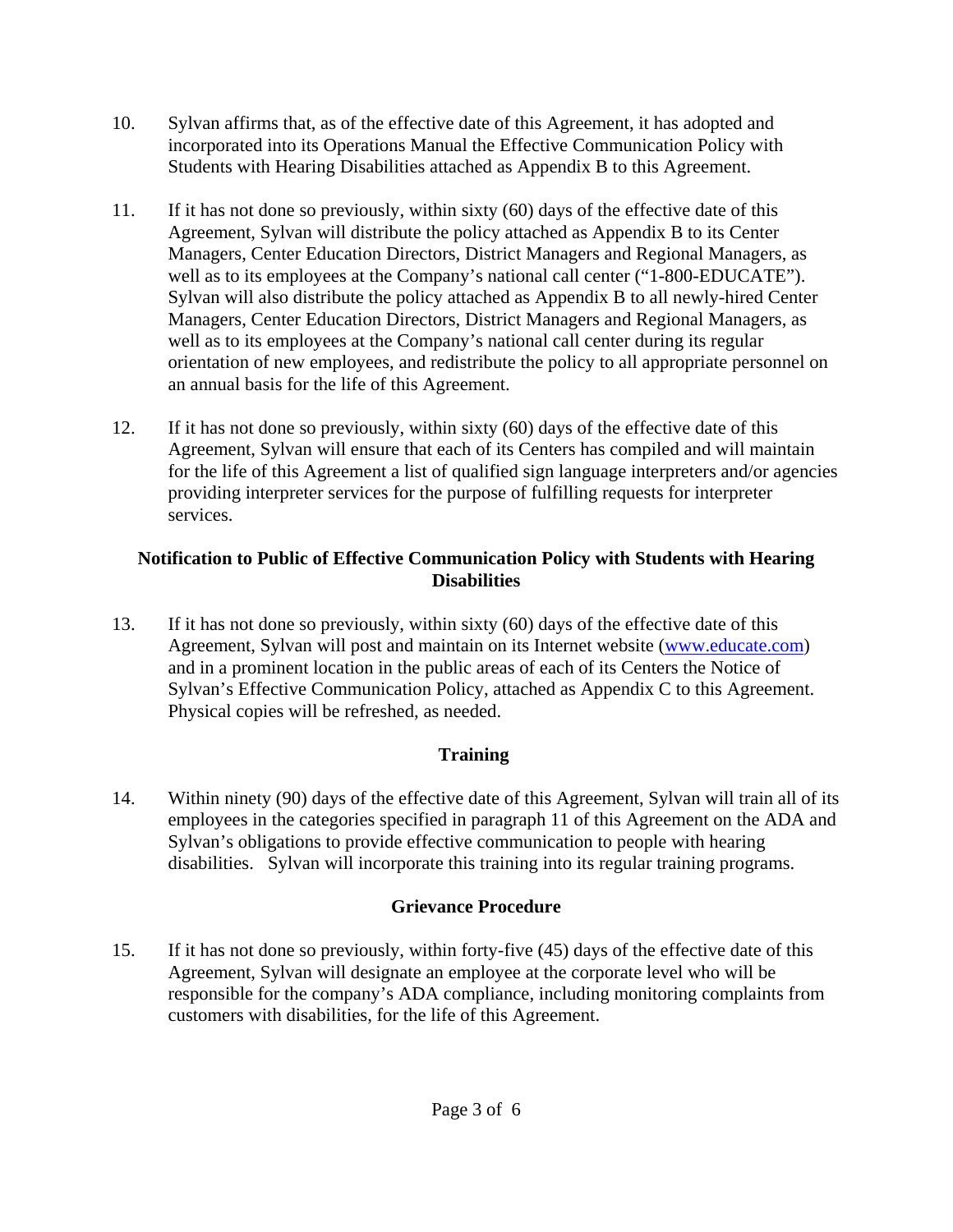- 16. If it has not done so previously, within sixty (60) days of the effective date of this Agreement, Sylvan will prominently post on its Internet website (www.educate.com) the name and contact information of the employee to whom ADA-related complaints may be directed.
- 17. For the life of this Agreement, Sylvan will handle any ADA-related complaints it receives as follows: the designated employee (see paragraph 15, above) will investigate the complaint with the appropriate Sylvan staff where the complaint originated to ensure compliance with this Agreement and the ADA. The designated employee also will contact the complainant to discuss the complaint and possible resolutions. The designated employee will complete his or her investigation and respond in writing to the complainant within twenty (20) business days after the complaint is received. Sylvan will maintain written records of complaints from customers with disabilities and Sylvan's responses throughout the life of this Agreement. Copies of such records will be provided to the Department upon request.
- 18. Sylvan agrees to administer disciplinary measures it deems appropriate to any employee who it determines has engaged in conduct that denies customers with disabilities their rights under the ADA.
- 19. Within six (6) months of the effective date of this Agreement, Sylvan will submit a report to the Department on the actions it has taken to comply with the requirements of Paragraphs 8-18, above.

# **MONETARY RELIEF FOR COMPLAINANTS**

- 20. The ADA authorizes the United States Attorney General to seek a court award of compensatory damages on behalf of individuals aggrieved as the result of violations of the ADA. 42 U.S.C. § 12188(b)(2)(B); 28 C.F.R. § 36.504(a)(2). Within ten (10) days of the effective date of this Agreement, Sylvan will compensate the Prospective Student in this matter who was allegedly denied Sylvan's services by sending him a check in the amount of one thousand dollars (\$1,000.00), by certified mail to the address provided by the Department. Sylvan will simultaneously send a copy of the check and the accompanying letters to counsel for the United States.
- 21. In consideration of the promises made in paragraph 20 of this Agreement, the Department agrees that within ten (10) days of its receipt of the Agreement signed by an authorized representative of Sylvan, it will obtain the Prospective Student's signature on the Waiver and Release of Claim form attached hereto as Appendix D. The Department will mail the signed Waiver and Release of Claim form to Sylvan within fifteen (15) days of the Department's receipt of same.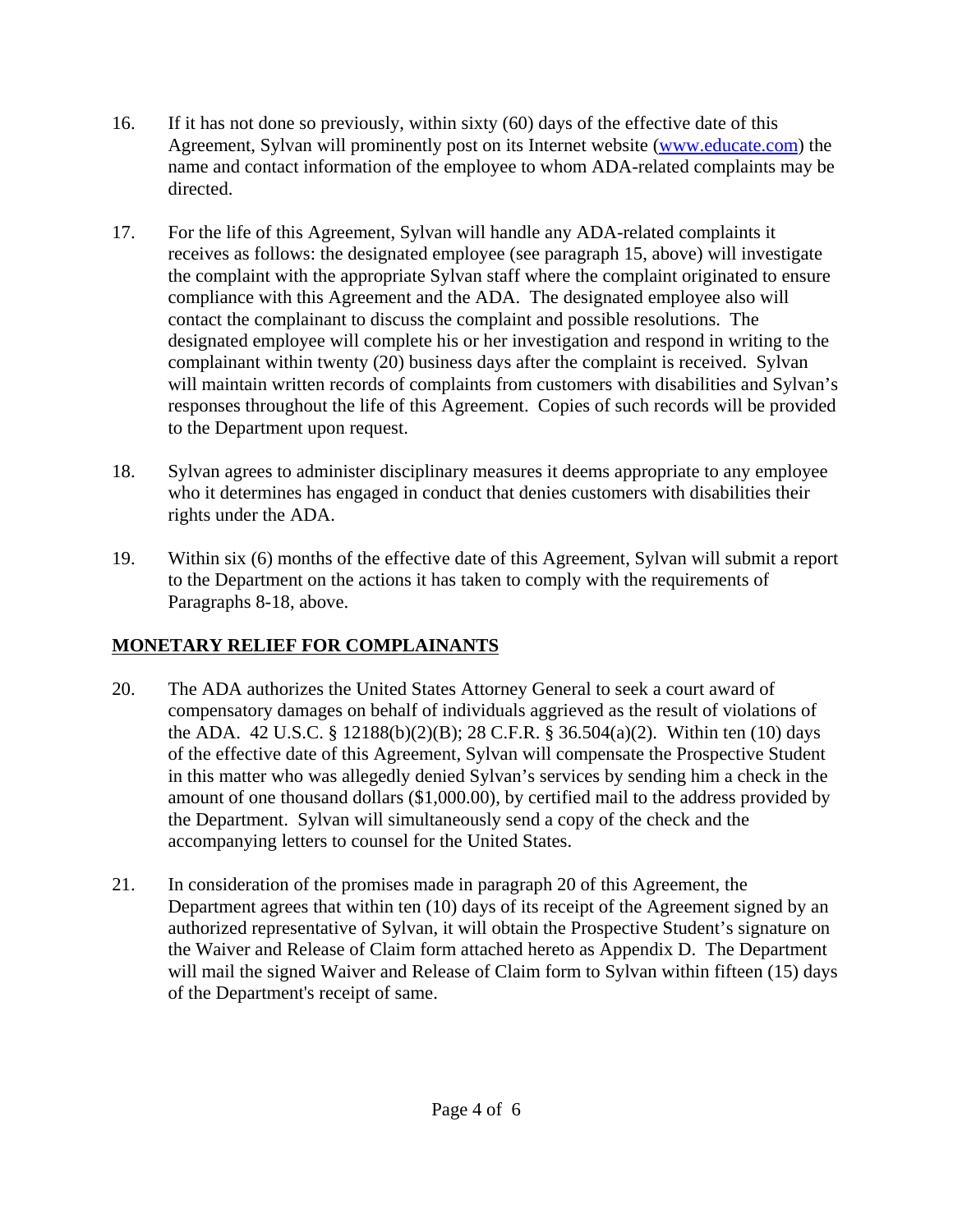#### **CIVIL PENALTY**

22. The ADA also authorizes the United States Attorney General to seek a civil penalty as a result of violations of the ADA. 42 U.S.C. § 12188(b)(2)(C); 28 C.F.R. § 36.504(a)(3). Within ten (10) days of the effective date of this Agreement, Sylvan will issue a check or money order in the amount of two thousand five hundred dollars (\$2,500.00) payable to the United States Treasury as a civil penalty. Counsel for Sylvan will delivery the check or money order to counsel for the United States.

## **ENFORCEMENT**

- 23. If at any time Sylvan desires to modify any portion of this Agreement because of changed conditions making performance impossible or impractical or for any other reason, it will promptly notify the Department in writing, setting forth the facts and circumstances thought to justify modification and the substance of the proposed modification. Until there is written agreement by the Department to the proposed modification, the proposed modification will not take effect. These actions must receive the prior written approval of the Department, which approval shall not be unreasonably withheld or delayed.
- 24. The Department may review compliance with this Agreement at any time. If the Department believes that Sylvan has failed to comply in a timely manner with any requirement of this Agreement without obtaining sufficient advance written agreement with the Department for a modification of the relevant terms, the Department will so notify Sylvan in writing and it will attempt to resolve the issue or issues in good faith. If the Department is unable to reach a satisfactory resolution of the issue or issues raised within 30 days of the date it provides notice to Sylvan, it may institute a civil action in federal district court to enforce the terms of this Agreement or title III of the ADA and may, in such action, seek any relief available under the law.
- 25. For purposes of the immediately preceding paragraph, it is a violation of this Agreement for Sylvan to fail to comply in a timely manner with any of its requirements without obtaining sufficient advance written agreement with the Department for an extension of the relevant time frame imposed by the Agreement.
- 26. Failure by the Department to enforce this entire Agreement or any provision thereof with regard to any deadline or any other provision herein shall not be construed as a waiver of the Department's right to enforce other deadlines and provisions of this Agreement.
- 27. This Agreement shall be binding on Sylvan, its agents and employees. In the event Sylvan and its affiliates seek to transfer or assign all or substantially all of their interest in one or more of its Centers, and the successor or assign intends on carrying on the same or similar use of the Center(s), as a condition of sale Sylvan shall obtain the written accession of the successor or assign to any obligations remaining under this Agreement for the remaining term of this Agreement.